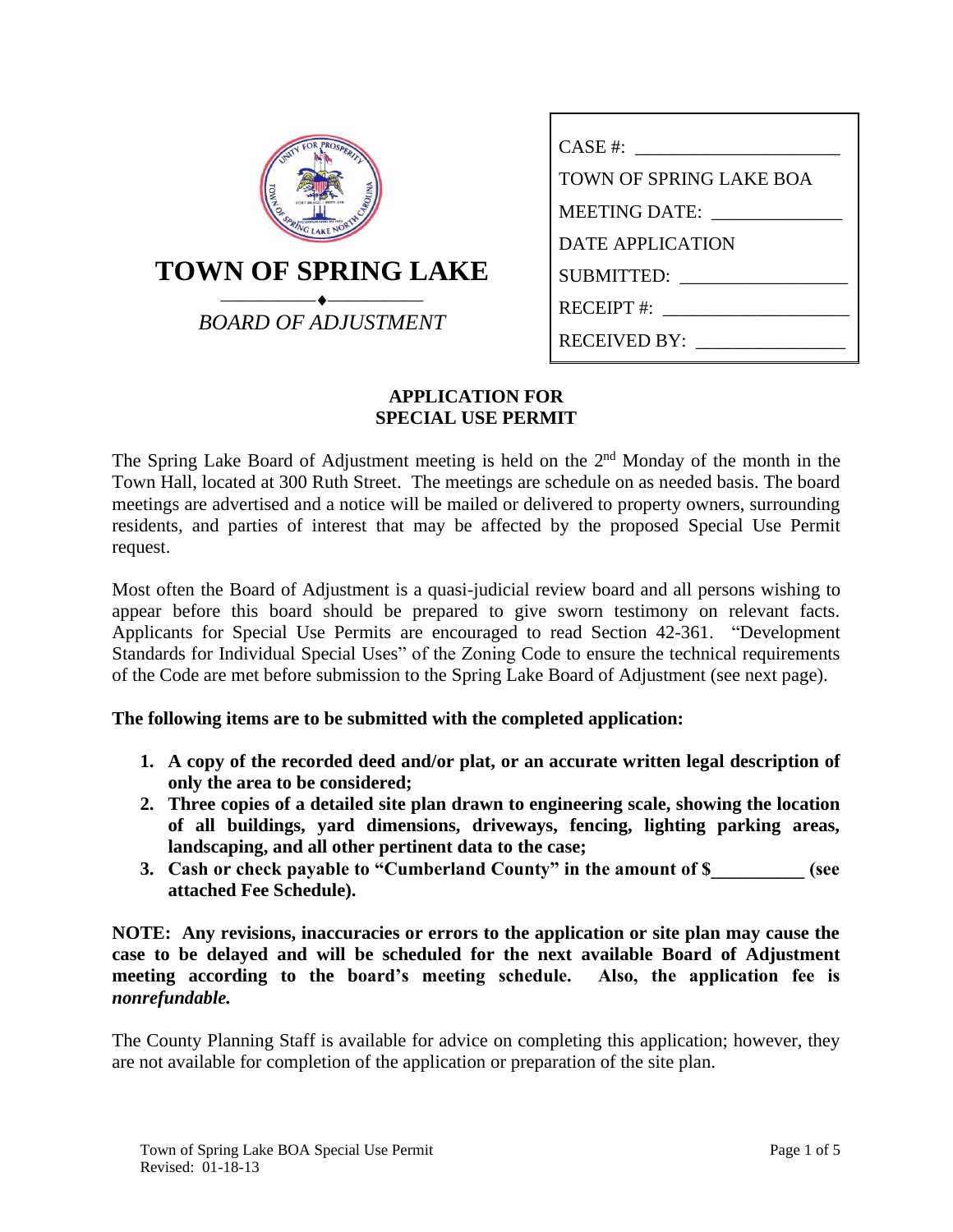## **EXCERPT FROM THE TOWN OF SPRING LAKE ZONING CODE \_\_\_\_\_\_\_\_\_\_\_\_\_\_\_\_\_\_\_\_\_\_\_\_\_\_\_\_\_\_\_\_\_\_\_\_\_\_\_\_\_\_\_\_\_\_**

#### **Section 42-361. Special Use Permits (portion of).**

(B) **Procedure.** Special Use Permits shall be granted by the Board of Adjustment as permitted for only those uses enumerated in Section 42-63, District Use Regulations, as Special Uses. Uses specified as a Special Use in the Table shall be permitted only upon the issuance of a Special Use Permit by the Board of Adjustment.

The owner or owners of all property included in the petition for a Special Use Permit shall submit a complete application and three copies of a site plan (drawn in accordance with the specifications listed in Section 42-167 to the Planning and Inspections Staff. The Staff will schedule the application to be heard by the Board of Adjustment in accordance with the adopted time schedule. The Planning and Inspections Staff shall also notify the Commanders of Fort Bragg, Pope Air Force Base, and Simmons Army Airfield of any application affecting the use of property located within five miles or less of the perimeter boundary of said bases in accordance with N.C. Gen Stat. 153A-323.

Developers are encouraged to discuss their Special Use plans with the Planning and Inspections Staff before submission. The Staff shall assist the developer upon request by reviewing special Use plans to ensure that the technical requirements of this Ordinance are met before submission to the Board of Adjustment. All applications and site plans shall provide information indication compliance with the development standards for the individual uses as listed in Section 42-91 of this Ordinance, as applicable, and the height and area regulations for the zoning district in which they are located, unless the provisions for the Special use provide to the contrary.

- (C) Consideration of Application. The Board of Adjustment shall consider the application, site plan and any other evidence presented in accordance with this Ordinance and may grant or deny the Special Use Permit requested. In granting a Special Use Permit, the Board shall find that:
	- 1. The use will not materially endanger the public health or safety if located according to the plan submitted and recommended;
	- 2. The use meets all required conditions and specifications;
	- 3. The use will maintain or enhance the value of adjoining or abutting properties, or that the use is a public necessity; and
	- 4. The location and character of the use, if developed according to the plan as submitted and recommended, will be in harmony with the area in which it is to be located and is in general conformity with the Town of Spring Lake's most recent Detailed Land Use Plan.

**Any special use permit granted becomes null and void if not exercised within the time specified in such approvals, or if no date is specified, within one calendar year from the date of such approval.**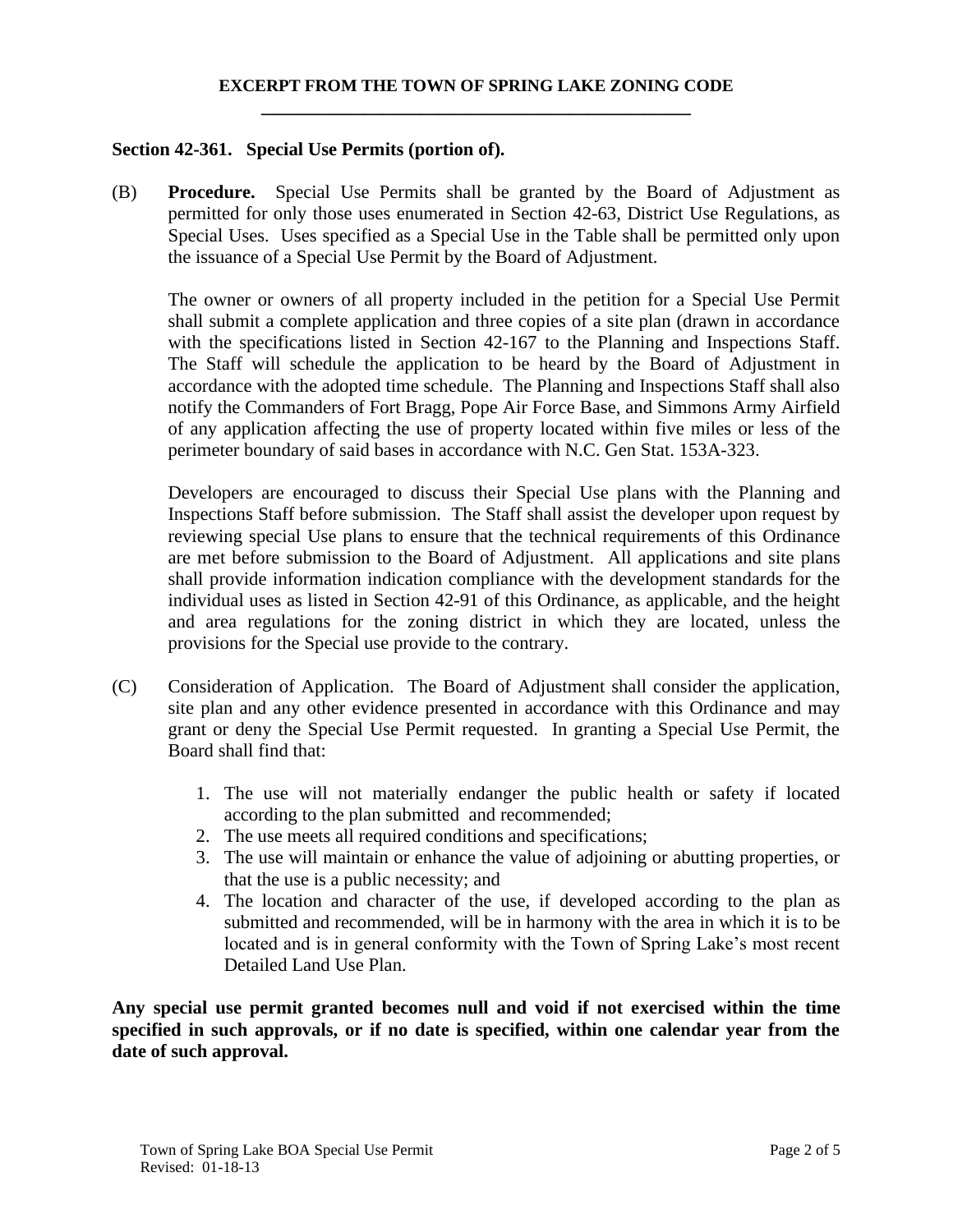# SPRING LAKE BOARD OF ADJUSTMENT

| A.        |                                                                                | <b>APPLICATION FOR A SPECIAL USE PERMIT</b><br>As required by the Zoning Code<br>Parcel Identification Number (PIN #) of subject property: _______________________ |  |  |  |
|-----------|--------------------------------------------------------------------------------|--------------------------------------------------------------------------------------------------------------------------------------------------------------------|--|--|--|
|           |                                                                                | (also known as Tax ID Number or Property Tax ID)                                                                                                                   |  |  |  |
| <b>B.</b> |                                                                                |                                                                                                                                                                    |  |  |  |
| C.        |                                                                                |                                                                                                                                                                    |  |  |  |
| D.        |                                                                                |                                                                                                                                                                    |  |  |  |
| E.        |                                                                                |                                                                                                                                                                    |  |  |  |
| F.        | Registry. (Attach copy of deed of subject property as it appears in Registry). |                                                                                                                                                                    |  |  |  |
| G.        |                                                                                |                                                                                                                                                                    |  |  |  |
| H.        |                                                                                | It is proposed that the property will be put to the following use: (Describe proposed                                                                              |  |  |  |
|           |                                                                                | use/activity in detail including hours of operation, number of employees, signage, parking,                                                                        |  |  |  |
|           | landscaping, etc.)_                                                            |                                                                                                                                                                    |  |  |  |
|           |                                                                                |                                                                                                                                                                    |  |  |  |
|           |                                                                                |                                                                                                                                                                    |  |  |  |
|           |                                                                                |                                                                                                                                                                    |  |  |  |
|           |                                                                                |                                                                                                                                                                    |  |  |  |
|           |                                                                                |                                                                                                                                                                    |  |  |  |
|           |                                                                                |                                                                                                                                                                    |  |  |  |
|           |                                                                                |                                                                                                                                                                    |  |  |  |
|           |                                                                                |                                                                                                                                                                    |  |  |  |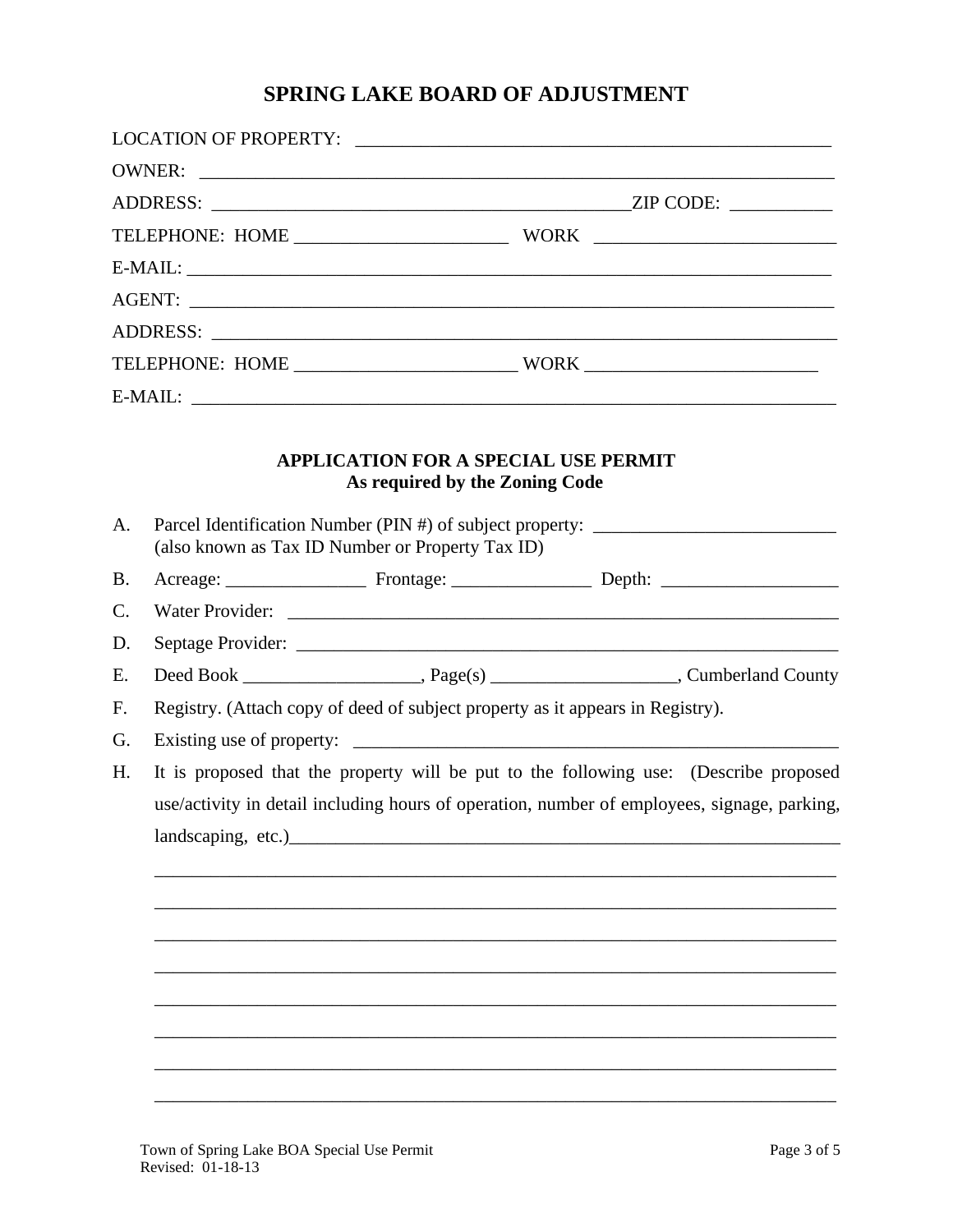The undersigned hereby acknowledge that the County Planning Staff has conferred with the petitioner or assigns, and the application as submitted is accurate and correct.

\_\_\_\_\_\_\_\_\_\_\_\_\_\_\_\_\_\_\_\_\_\_\_\_\_\_\_\_\_\_\_\_\_\_\_\_\_\_\_\_\_\_\_\_\_\_\_\_\_\_\_\_\_\_\_\_\_\_\_\_\_\_\_\_\_\_\_\_\_\_\_\_\_\_\_\_\_\_

\_\_\_\_\_\_\_\_\_\_\_\_\_\_\_\_\_\_\_\_\_\_\_\_\_\_\_\_\_\_\_\_\_\_\_\_\_\_\_\_\_\_\_\_\_\_\_\_\_\_\_\_\_\_\_\_\_\_\_\_\_\_\_\_\_\_\_\_\_\_\_\_\_\_\_\_\_\_

\_\_\_\_\_\_\_\_\_\_\_\_\_\_\_\_\_\_\_\_\_\_\_\_\_\_\_\_\_\_\_\_\_\_\_\_\_\_\_\_\_\_\_\_\_\_\_\_\_\_\_\_\_\_\_\_\_\_\_\_\_\_\_\_\_\_\_\_\_\_\_\_\_\_\_\_\_\_

\_\_\_\_\_\_\_\_\_\_\_\_\_\_\_\_\_\_\_\_\_\_\_\_\_\_\_\_\_\_\_\_\_\_\_\_\_\_ \_\_\_\_\_\_\_\_\_\_\_\_\_\_\_\_\_\_\_\_\_\_\_\_\_\_\_\_\_\_\_\_\_\_\_\_\_

\_\_\_\_\_\_\_\_\_\_\_\_\_\_\_\_\_\_\_\_\_\_\_\_\_\_\_\_\_\_\_\_\_\_\_\_\_\_\_\_\_\_\_\_\_\_\_\_\_\_\_\_\_\_\_\_\_\_\_\_\_\_\_\_\_\_\_\_\_\_\_\_\_\_\_\_\_\_

\_\_\_\_\_\_\_\_\_\_\_\_\_\_\_\_\_\_\_\_\_\_\_\_\_\_\_\_\_\_\_\_\_\_\_\_\_\_\_\_\_\_\_\_\_\_\_\_\_\_\_\_\_\_\_\_\_\_\_\_\_\_\_\_\_\_\_\_\_\_\_\_\_\_\_\_\_\_

\_\_\_\_\_\_\_\_\_\_\_\_\_\_\_\_\_\_\_\_\_\_\_\_\_\_\_\_\_\_\_\_\_\_\_\_\_\_\_\_\_\_\_\_\_\_\_\_\_\_\_\_\_\_\_\_\_\_\_\_\_\_\_\_\_\_\_\_\_\_\_\_\_\_\_\_\_\_

\_\_\_\_\_\_\_\_\_\_\_\_\_\_\_\_\_\_\_\_\_\_\_\_\_\_\_\_\_\_\_\_\_\_\_\_\_\_\_ \_\_\_\_\_\_\_\_\_\_\_\_\_\_\_\_\_\_\_\_\_\_\_\_\_\_\_\_\_\_\_\_\_\_\_\_

\_\_\_\_\_\_\_\_\_\_\_\_\_\_\_\_\_\_\_\_\_\_\_\_\_\_\_\_\_\_\_\_\_\_\_\_\_\_\_ \_\_\_\_\_\_\_\_\_\_\_\_\_\_\_\_\_\_\_\_\_\_\_\_\_\_\_\_\_\_\_\_\_\_\_\_

NAME OF OWNERS (PRINT OR TYPE)

ADDRESS OF OWNER(S)

E-MAIL

HOME TELEPHONE # WORK TELEPHONE #

NAME OF AGENT, ATTORNEY, APPLICANT (PRINT OR TYPE)

ADDRESS OF AGENT, ATTORNEY, APPLICANT

E-MAIL

HOME TELEPHONE # WORK TELEPHONE #

SIGNATURE OF OWNER(S) SIGNATURE OF AGENT, ATTORNEY OR APPLICANT

SIGNATURE OF OWNER(S)

**Upon submission, the content of this application becomes "public record."**

\_\_\_\_\_\_\_\_\_\_\_\_\_\_\_\_\_\_\_\_\_\_\_\_\_\_\_\_\_\_\_\_\_\_\_\_\_\_\_